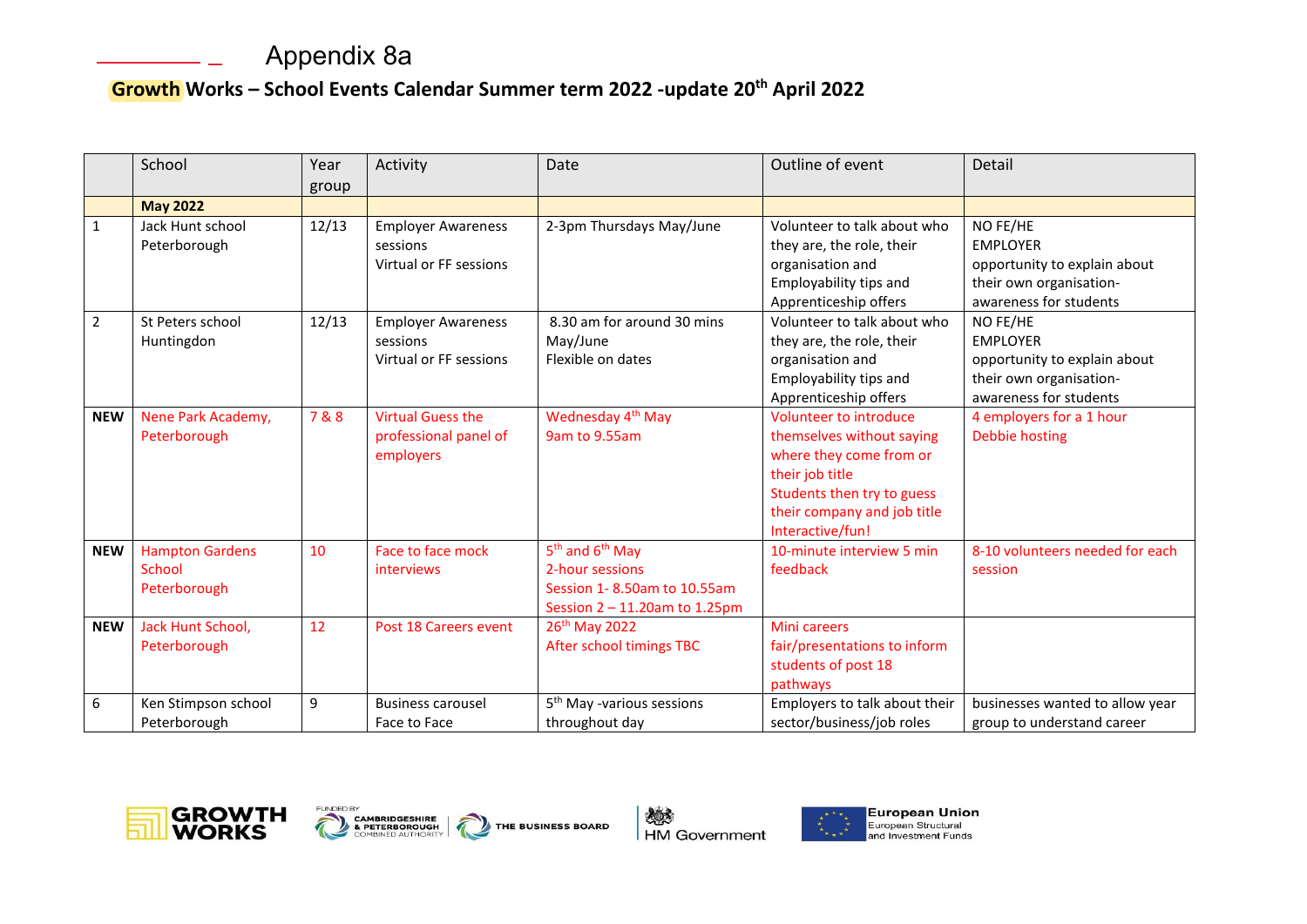## **Growth Works – School Events Calendar Summer term 2022 -update 20th April 2022**

|            |                                                       |     |                                       |                                                                                                                                                                                                 |                                                                                                                                      | pathways within sectors (No<br>FE/HE)                                                               |
|------------|-------------------------------------------------------|-----|---------------------------------------|-------------------------------------------------------------------------------------------------------------------------------------------------------------------------------------------------|--------------------------------------------------------------------------------------------------------------------------------------|-----------------------------------------------------------------------------------------------------|
|            | <b>June 2022</b>                                      |     |                                       |                                                                                                                                                                                                 |                                                                                                                                      |                                                                                                     |
| <b>NEW</b> | Sawtry Village Academy                                | 9   | Meet the Professional<br>Face to face | $13th$ June – 3 sessions<br>9-10am&11-12&11.20-1.20pm                                                                                                                                           | Talking about your role/the<br>business and types of job<br>roles the business recruits<br>for<br>1 hour session repeated 3<br>times | Prefer support for all 3 sessions<br>or if diary tight just 1 or 2<br>sessions to suit your diaries |
| <b>NEW</b> | <b>Thomas Clarkson</b><br>Academy, Wisbech            | all | <b>Careers Fair</b>                   | 30 <sup>th</sup> June 2022<br>8.55am to 2.45pm                                                                                                                                                  | Stands to show case<br>apprenticeship/HE/FE offer                                                                                    |                                                                                                     |
| <b>NEW</b> | Ken Stimpson<br>Peterborough                          | 10  | Face to face mock<br>interviews       | 14 <sup>th</sup> June<br>Session 18.45am to 10.35am<br>Session 2 11.25am to 1.15pm<br>15 <sup>th</sup> June<br>Session 1 - 8.45 to 10.35am<br>Session2 11.25 to 1.15pm<br>Session 3 2.15-3.15pm | Short 10-minute interview<br>and 5 min feedback session                                                                              | Templates/guidance provided                                                                         |
|            | <b>July 2022</b>                                      |     |                                       |                                                                                                                                                                                                 |                                                                                                                                      |                                                                                                     |
| <b>NEW</b> | <b>Ormiston Bushfield</b><br>Academy,<br>Peterborough | 12  | CV building workshop<br>Face to face  | $7th$ July 1.50 to 3.10pm                                                                                                                                                                       | Sharing session on top tips<br>for CV preparation<br>Presenting yourself                                                             | HR professional/employer please                                                                     |
| <b>NEW</b> | <b>Ormiston Bushfield</b><br>Academy,<br>Peterborough | 12  | Mock interviews                       | 8 <sup>th</sup> July 10.50 to 12.30                                                                                                                                                             | 20-minute interviewing<br>seeing 4 students                                                                                          | Full guidance/templates provided<br>5 employers needed                                              |
| <b>NEW</b> | Stanground Academy,<br>Peterborough                   | all | Careers fair<br>face to Face          | $4th$ July - 8.55am to 2.45pm                                                                                                                                                                   | Stands to show case<br>apprenticeship/HE/FE offer                                                                                    |                                                                                                     |
| <b>NEW</b> | St Peters School,<br>Huntingdon                       | all | Careers fair<br>Face to Face          | 6 <sup>th</sup> July -school day                                                                                                                                                                | Stands to show case<br>apprenticeship/HE/FE offer                                                                                    |                                                                                                     |